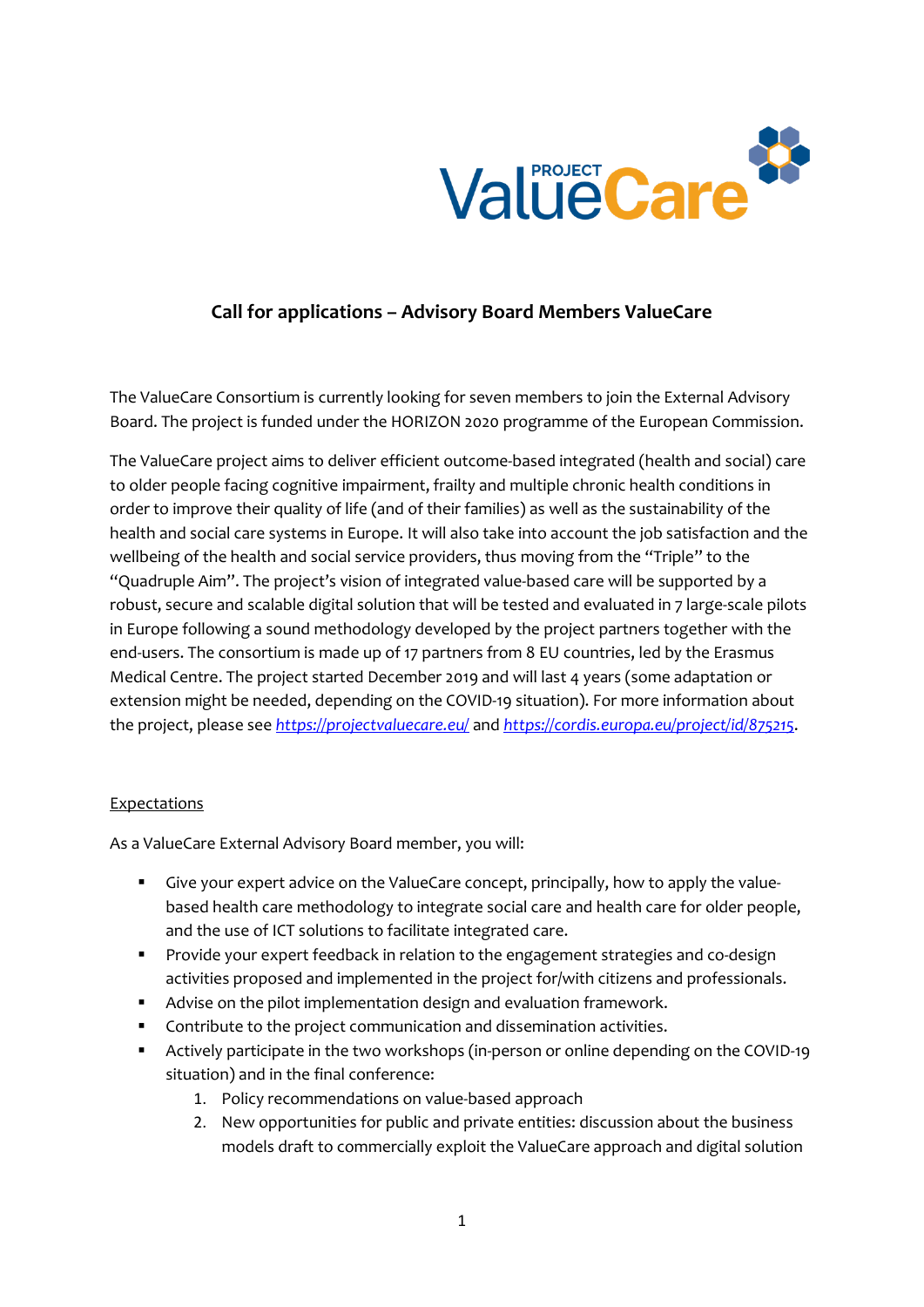## Selection criteria

Candidates are expected to have:

- **Experience related to one or more of the following topics:** 
	- o technology adoption in social and health care,
	- o outcome-based (or value-based) approaches regarding healthy ageing interventions,
	- o integrated care,
	- o viewpoints of older people, informal care takers and professionals regarding integrated social and health care,
	- o methodology and ethics,
	- o big data algorithms and data mining,
	- o business models and financial schemes for healthy ageing innovations,
	- o implementation of value-based approaches in care practice.
- Adequate command of English and tools for telecommunication
- Availability to participate in the tasks of the External Advisory Board (estimated to be 6 days of work), including:
	- o expert advice on:
		- **The ValueCare concept**
		- Engagement strategies and co-design activities in the project
		- Implementation and evaluation design of the project
	- o participating in events (in-person or online depending on the COVID-19 situation) such as:
		- **Policy recommendations workshop**
		- **Business opportunities workshop**
		- **Final project meeting**

The participation in the workshops will entail reviewing the documentation previously sent by the consortium in order to have a fruitful discussion based on the experts' background to achieve consensus on the addressed topics (especially with regard to policy recommendations and business opportunities).

*Please note the following:*

- *Availability of the External Advisory Board members can be requested in case of project extension.*
- *The timeline and duration of the project can be slightly modified depending on the COVID-19 situation.*

## Terms and conditions

A fixed fee of 2700€ will be covered for the work (see above).